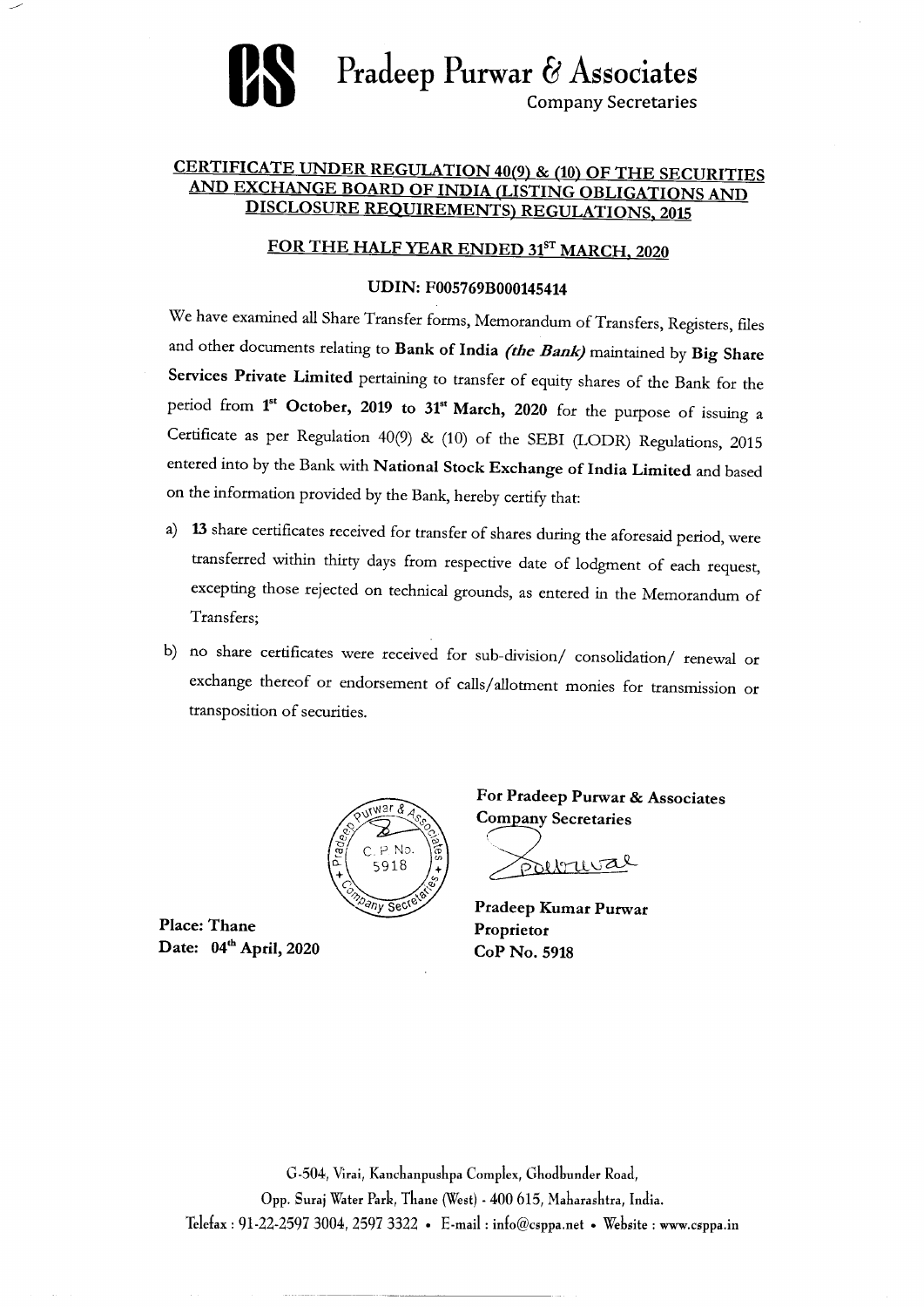

## **CERTIFICATE UNDER REGULATION 40(9) & (10) OF THE SECURITIES AND EXCHANGE BOARD OF INDIA (LISTING OBLIGATIONS AND DISCLOSURE REQUIREMENTS) REGULATIONS, 2015**

**FOR THE HALF YEAR ENDED 31ST MARCH, 2020** 

**UDIN: F005769B000145414** 

We have examined all Share Transfer forms, Memorandum of Transfers, Registers,

files and other documents relating to **Bank of India** *(the Bank)* maintained by **Bigshare Services Private Limited** pertaining to transfer of equity shares of the Bank for the period from **1" October, 2019 to 31" March, 2020** for the purpose of issuing a Certificate as per Regulation 40(9) & (10) of the SEBI (LODR) Regulations, 2015 entered into by the Bank with **BSE Limited and** based on the information provided by the Bank, hereby certify that:

**Place: Thane Date:** 04<sup>th</sup> April, 2020

- **a) 13** share certificates received for transfer of shares during the aforesaid period, were transferred within thirty days from respective date of lodgment of each request, excepting those rejected on technical grounds, as entered in the Memorandum of Transfers;
- b) no share certificates were received for sub-division/ consolidation/ renewal or

exchange thereof or endorsement of calls/allotment monies for transmission or transposition of securities.



**For Pradeep Purwar & Associates Company Secretaries** 



**Pradeep Kumar Purwar** 

**Proprietor CoP No. 5918** 

G-504, Virai, Kanchanpuskpa Complex, Ghodbunder Road, Opp. Suraj Water Park, Thane (West) - 400 615, Maharashtra, India. Telefax : 91-22-2597 3004, 2597 3322 • E-mail : info@csppa.net • Website : www.csppa.in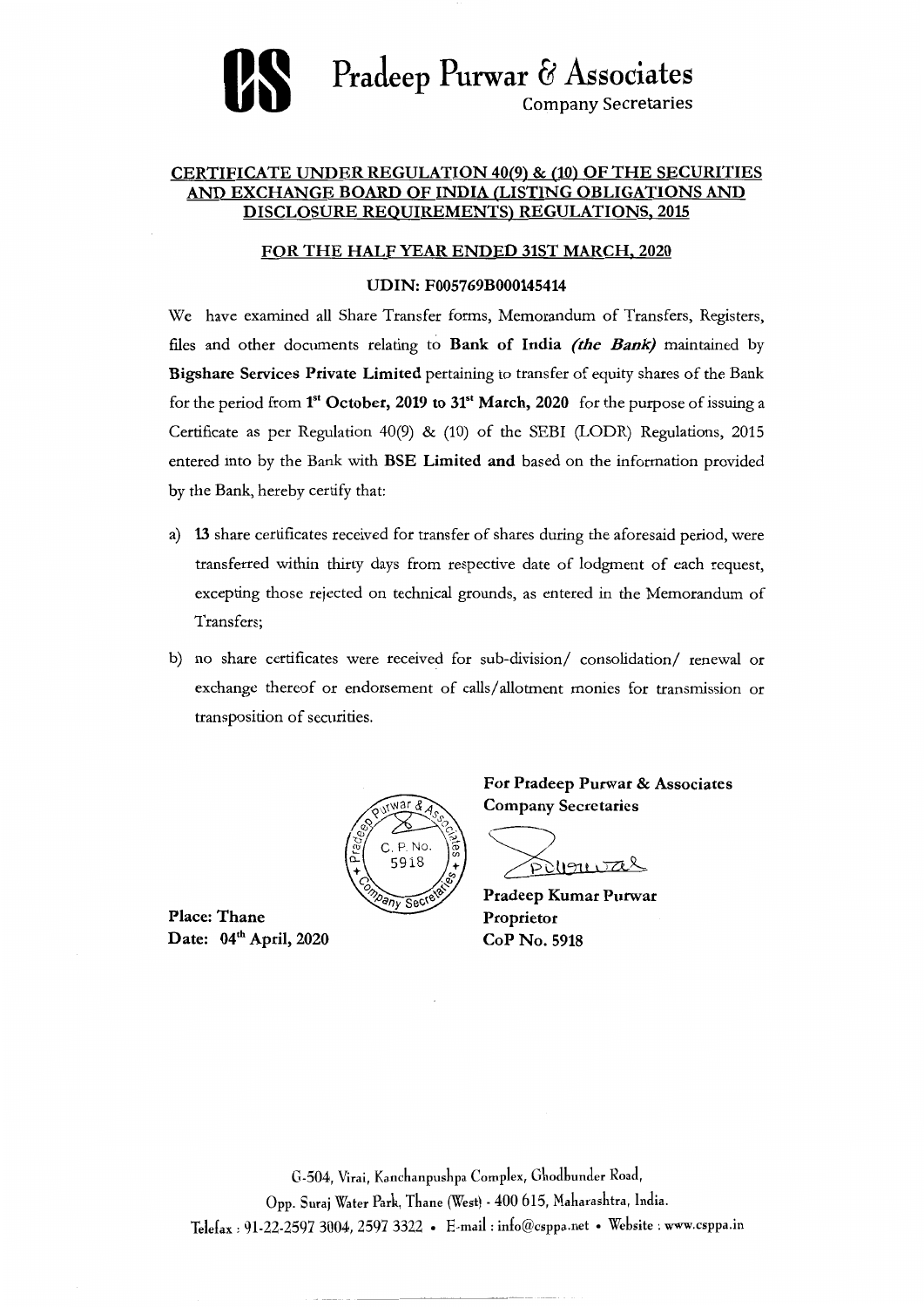# Pradeep Purwar & Associates K **Company Secretaries**

To, **Board of Directors Bank of India** Star House, Bandra- Kurla Complex, Mumbai - 400 051

### **CERTIFICATE**

We have examined the Register of Members, beneficiary details furnished by the Depositories and other records / documents being maintained by Bank of India and Big Share Services Private Limited, its Registrar and Share Transfer Agents for issuing this certificate, in accordance with the circular D&CC / FITTC / CIR-16 / 2002 dated December 31, 2002 issued by the Securities and Exchange Board of India and in terms of Regulation 76(1) of the SEBI (Depositories and Participants) Regulations, 2018 (erstwhile Regulation 55A of SEBI (Depositories and Participants) Regulations, 1996).

In our opinion and to the best of our information and according to the explanations given to us and based on such verification as considered necessary, we hereby certify that Bank of India and its Registrar have complied with all the requirements as prescribed in the aforesaid SEBI Regulations and the Reconciliation of Share Capital Audit Report for the quarter ended 31st March, 2020 is annexed hereto (in the format prescribed by the stock exchanges).



For Pradeep Purwar & Associates **Company Secretaries** 



**Pradeep Kumar Purwar** Proprietor CoP No. 5918 **FCS No. 5769** 

**Place: Thane** Date: 04th April, 2020

G-504, Virai, Kanchanpushpa Complex, Ghodbunder Road, Opp. Suraj Water Park, Thane (West) - 400 615, Maharashtra, India. Telefax: 91-22-2597 3004, 2597 3322 • E-mail: info@csppa.net • Website: www.csppa.in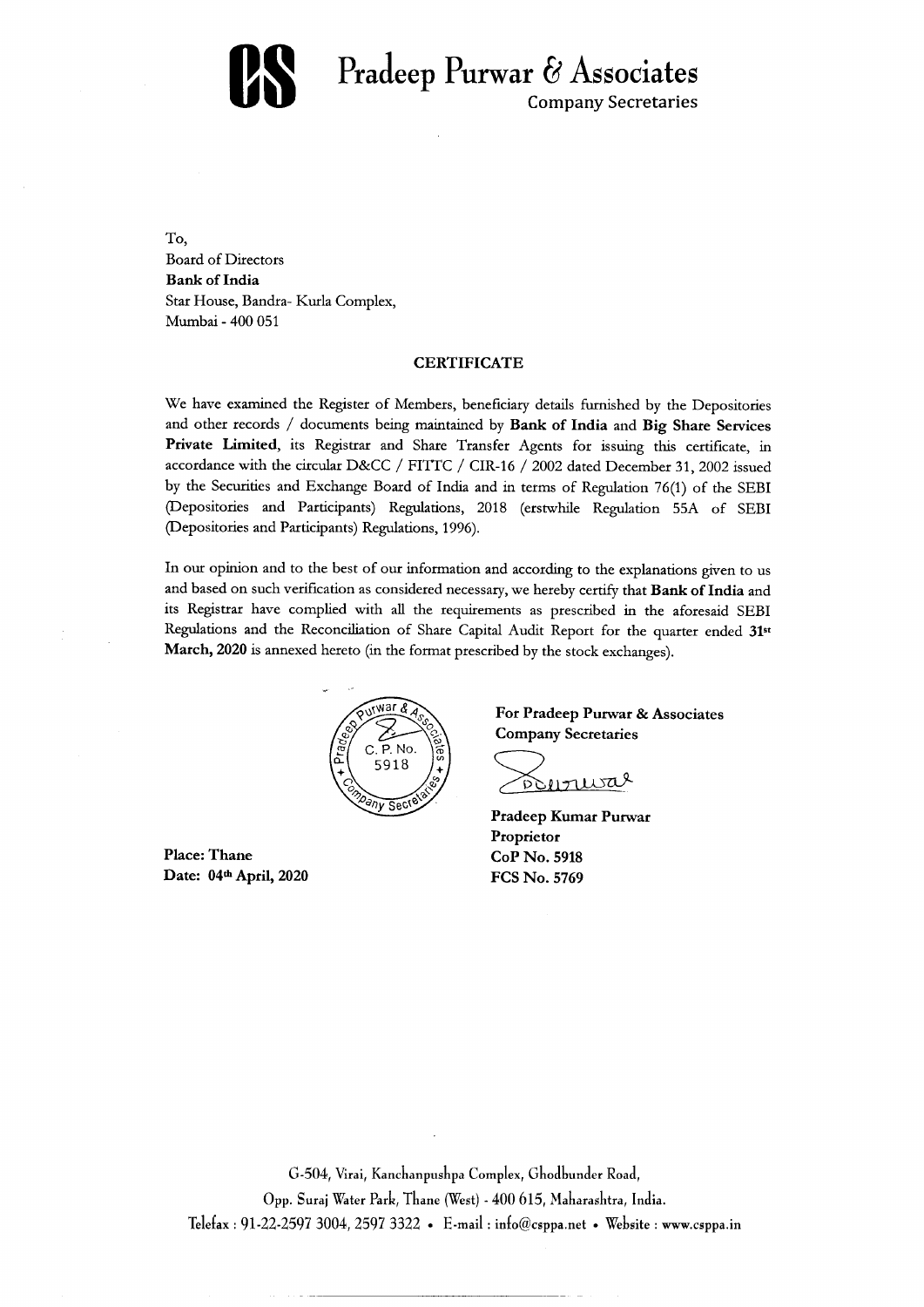

To, The Board of Directors **Bank of India** Star House, Bandra-Kurla Complex, Mumbai - 400 051

### RECONCILIATION OF SHARE CAPITAL AUDIT

- 31<sup>st</sup> March, 2020 For Quarter Ended 1.  $\mathbb{C}^{\times}$
- INE084A01016 **2.** ISIN  $\mathcal{L}^{\pm}$
- Rs.  $10/-$ Face Value  $3.$  $\frac{1}{4}$  .

 $\bullet$ 

- Name of the Bank 4.  $\ddot{\bullet}$
- Registered Office Address 5.

Bank of India

C-5, "G" Block, Star House, 8<sup>th</sup> Floor (East Wing), Bandra Kurla Complex, Mumbai - 400 051

Correspondence Address: 6.

C-5, "G" Block, Star House, 8<sup>th</sup> Floor (East Wing), Bandra Kurla Complex,

### Mumbai - 400 051

 $022 - 66684490$ Telephone & Fax No. Phone No.:  $7.$  $\ddot{\ddot{\psi}}$  $\text{Fax No.}$  :  $022 - 66684491$ 

 $\mathbb{C}^{\times}$ 

 $\mathbb{C}^{\times}$ 

- headoffice.share@bankofindia.co.in Email Address 8.  $\ddot{\ddot{\xi}}$  .
- Name of the stock exchange 9.  $\mathcal{L}_{\mathrm{eff}}$  $\rightarrow$ where bank's securities are listed

 $\sim$ 

 $\sim$  -  $\sim$   $\sim$ 

**BSE Limited (BSE)**  $(i)$ National Stock Exchange of India  $(ii)$ Limited (NSE)

| <b>Particulars</b>                      | <b>Number of Shares</b> | % of Total            |  |
|-----------------------------------------|-------------------------|-----------------------|--|
|                                         |                         | <b>Issued Capital</b> |  |
| 10. Issued Capital                      | $*#3,27,81,00,450$      | 100.00                |  |
| 11. Listed Capital (Exchange-wise)(BSE) | 3,27,69,23,350          | 99.96                 |  |
| (NSE)                                   |                         |                       |  |
| (as per Bank's records)                 | 3,27,69,23,350          |                       |  |
| 12. Held in dematerialised form in CDSL | 2,99,80,25,586          | 91.45                 |  |
| 13. Held in dematerialised form in NSDL | 26, 51, 64, 750         | 8.09                  |  |
| 14. Physical                            | 1, 37, 33, 014          | 0.42                  |  |
| 15. Total No. of Shares $(12+13+14)$    | 3,27,69,23,350          | 99.96                 |  |

 $\sim$ 



the contract of

 $\overline{2}$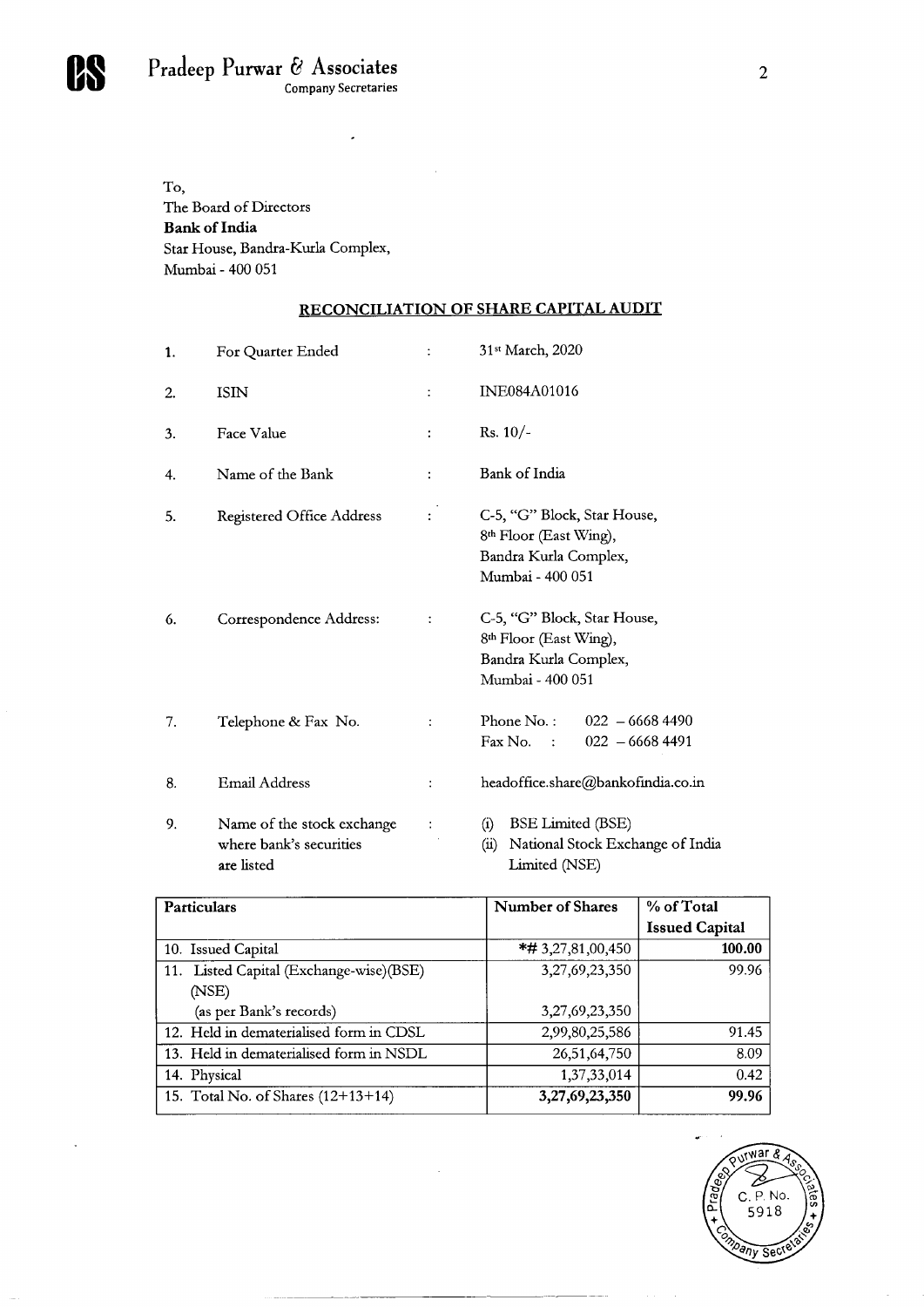

 $\overline{\text{*}$  2,91,96,90,866 Equity Shares of the Bank are held by Central Government and are not tradable

# Includes 11,77,100 Equity Shares forfeited by the Bank

 $:$  Nil Reason for difference if any, between (11& 15) 16.

Difference between (10 & 15)

:11,77,100 Equity Shares

 $\mathfrak{Z}$ 

:11,77,100 Equity Shares Difference between (10 & 11)

The Bank had on 29th March 2003, forfeited 11,85,300 Equity Shares. Out of the aforesaid shares, annulment of forfeiture of 8,200 equity shares was done till 31<sup>st</sup> March, 2020. 11,77,100 Equity Shares have not been listed on the Stock Exchanges.

Certifying the details of changes in share capital during quarter under consideration as 17. per Table below:

| Particular | $\rm No$ | of $\vert$ Applied/ | Listed    | Whether   | <b>Whethe</b> | $In-$            |
|------------|----------|---------------------|-----------|-----------|---------------|------------------|
| $s^{***}$  | shares   | <b>Not</b>          | on Stock  | intimated |               | principle        |
|            |          | Applied             | Exchang   | to CDSL   | Intimat       | approval         |
|            |          | for                 | es        |           | ed<br>to.     | $\vert$ Pending  |
|            |          | listing             | (Specify) |           | <b>NSDL</b>   | for<br><b>SE</b> |
|            |          |                     | Names)    |           |               | (Specify)        |

|                            |  |  |  |  |  | Names |
|----------------------------|--|--|--|--|--|-------|
| Not Applicable<br>-------- |  |  |  |  |  |       |

- Register of Members is updated (Yes / No) Yes 18.  $\mathcal{I}^{\mathcal{I}}$ Not Applicable If not, updated up to which date  $\ddot{\ddot{}}$  .
- Reference of previous quarter with regards to excess dematerialized shares, if any. 19. Not Applicable
- Has the bank resolved the matter mentioned in point no. 19 above in the current 20. quarter? If not, reasons why? Not Applicable
- Mention the total no. of requests, if any, confirmed after 21 days and the total no. of 21. requests pending beyond 21 days with the reasons for delay:

 $\sim 10^{-1}$ 

| Total No of Demat requests    | No of    | No of  | Reasons for delay |
|-------------------------------|----------|--------|-------------------|
|                               | requests | shares |                   |
| Confirmed after 21 days       | Nil      | Nil    | Not Applicable    |
| Pending for more than 21 days | Nil      | Nil    | Not Applicable    |



 $\cdot$   $\cdot$   $\cdot$   $\cdot$   $\cdot$   $\cdot$